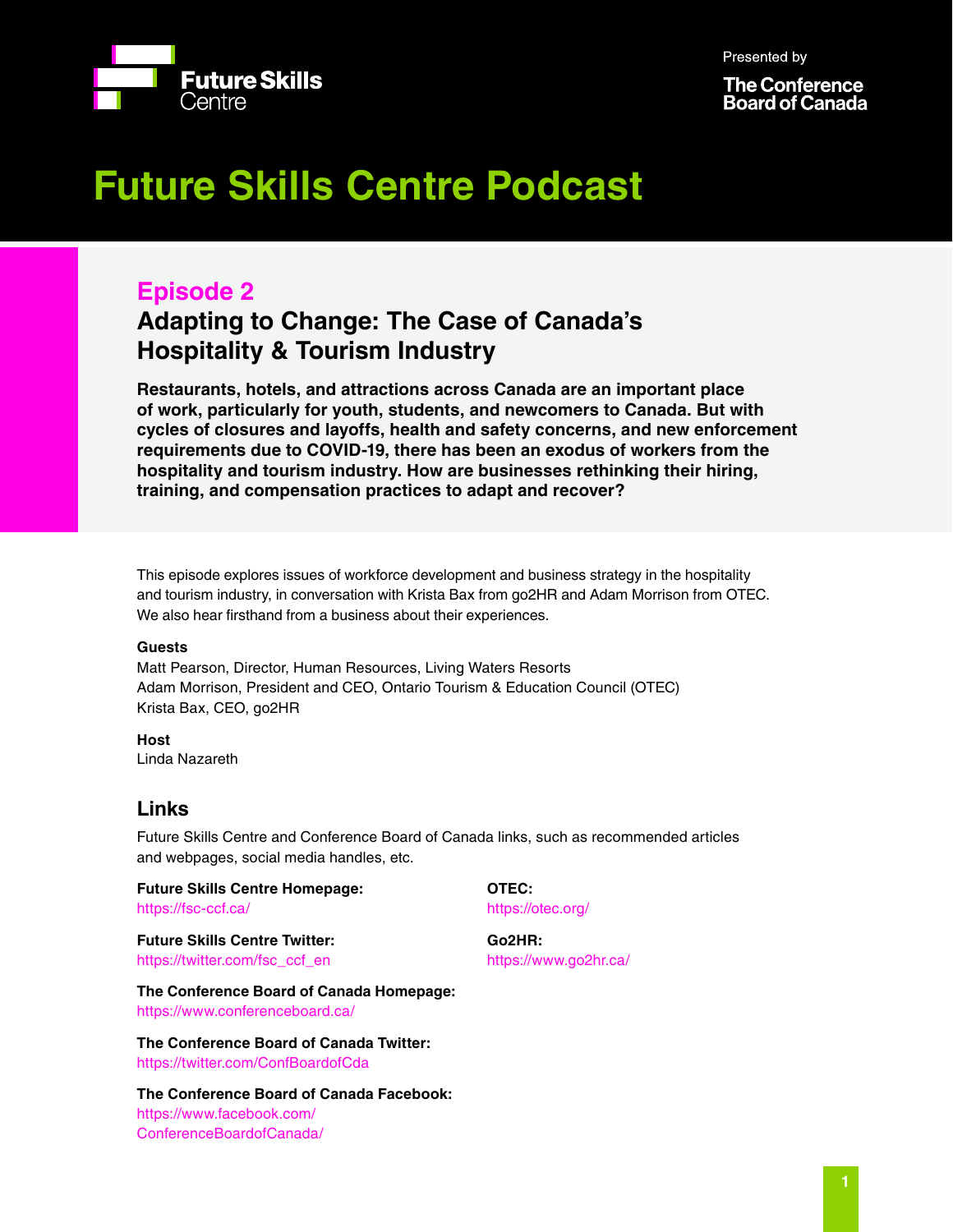# **Transcript**

# **Linda Nazareth:**

You're listening to Season Two of the Future Skills Centre Podcast, gathering experts from all over Canada to explore the most crucial challenges to the future of work. I'm your host Linda Nazareth. This podcast is brought to you by the Future Skills Centre and the Conference Board of Canada.

Canada is facing wide demographic and technological changes, and the COVID-19 pandemic has accelerated these disruptions to our work environment. Our economy is changing fast, and this means we have to change fast too.

In this episode, we explore the case of Canada's hospitality and tourism industry, one of the industries most affected by COVID-19. The impact of the pandemic on the industry has been devastating with nearly 85% of Canadian tourism businesses losing revenue in 2020. We wanted to know how tourism and hospitality businesses – the vast majority of which are small businesses – are adapting to revenue losses, closures, uncertainty, and labour shortages. What do these pressures mean for the industry moving forward?

Matt Pearson is Director of Human Resources for Living Waters Resorts in Collingwood, a town of approximately 25,000 in Southwestern Ontario. The four-season resort near Georgian Bay has two hotels, several restaurants, a golf course, and spa, with a big part of their business being timeshare and fractional timeshare. He told us about this business' experience facing the pandemic.

# **Matt Pearson:**

So we are Collingwood's largest employer. We are just over 500 employees. Our busiest season is the spring and summer operations. So that's the time where we employ the largest majority of seasonal workers, high school, college, and university students.

I think pre-COVID, a lot of resorts were faced with a similar challenge of trying to find enough staff to support lodging operations – so, specifically housekeeping and food and beverage operations, specifically kitchen and server positions.

And obviously the pandemic, like all businesses within the hospitality and tourism industry, has really hit us hard. Our hardest hit area without a doubt has been food and beverage.

They have been placed on temporary layoff. They've been called back. They've been placed on temporary layoff, and they've been called back.

And what we've seen is we've seen each time, fewer and fewer employees returning. And it's not anything that they have against an employer as an example, it's just trying to find an industry where they're going to be able to have a more predictable income.

We've had two individuals that have moved into the healthcare profession. When the pandemic first hit, our first shutdown came and went, they decided that they wanted to play a role in helping out the community. They enrolled in online schooling, and one is now moved into the PSW personal support worker program. And another is on track to complete their nursing. And they still are in contact with us. They still maintain working a few shifts.

### **Linda Nazareth:**

The labour shortages and job transitions that Matt describes are not limited to his business or his community. It's all across Canada.

We spoke to experts from two provinces. Adam Morrison is the President and CEO of the Ontario Tourism and Education Council, OTEC, an organization that focuses on training, labour market development, and workforce strategy. Krista Bax heads British Columbia's tourism and hospitality industry's human resources and health and safety organization, go2HR.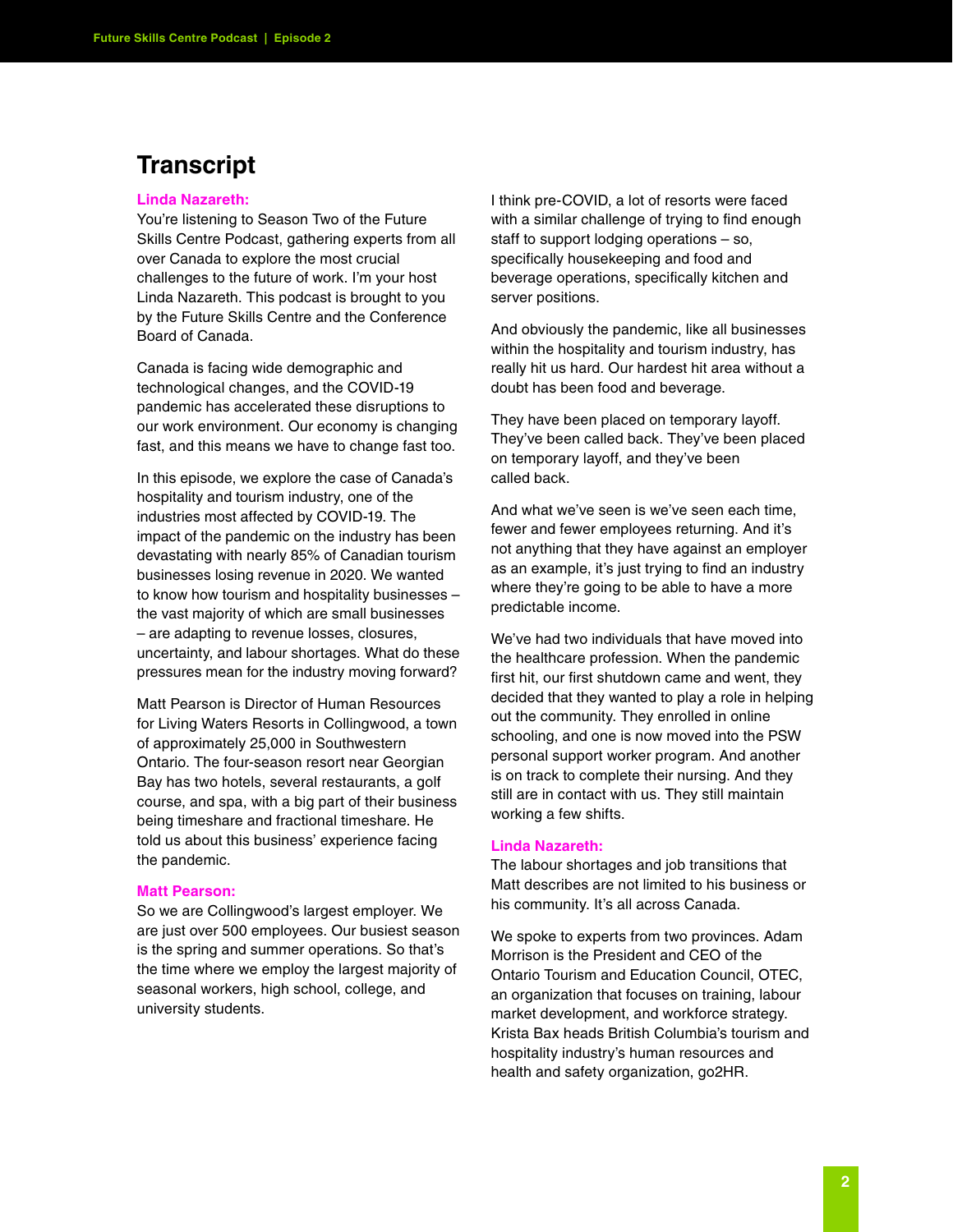Let's start with what was going on immediately prior to the pandemic, and the industry's initial responses to COVID's impacts. Here's Adam.

#### **Adam Morrison:**

In the years leading up to the pandemic, we were experiencing year over year growth. Markets like Toronto and Vancouver and others were breaking records, each year. And with that came, well, what we thought were some of the most crippling labor shortages and some of the most concerning forecasts in terms of the availability of skills and labor that we'd ever seen.

The first eight to ten months were carnage. We watched the number of affected workers climb so quickly. And honestly, in the early days of the pandemic, the solutions were limited.

So, our industry represents roughly 10% of the total workforce in Canada. And it's the industry where 30% of Canadians get their first job.

And so, it's big and it's important to the economy. And yet, it is predominantly small and mid-sized businesses – organizations of five to 10 employees and spread out across huge geographies. In rural and remote communities as well as urban centers. And so, it's really tough to build resilience and consistency in our capacity across an industry network like that.

## **Linda Nazareth:**

The story has been similar across Canada. Krista tells us that there were regional differences in impact too, in her province of British Columbia. Communities such as Vancouver and Victoria really suffered when the cruise ship visitors they relied on stopped arriving. Other areas though, that had opportunities for outdoor recreation, did well with domestic tourism.

In these early days of the pandemic, Krista notes that businesses in BC needed human resources skills and support: for employers to know how to keep their staff safe, how to handle mass layoffs during closures, and how to manage sick days. Another part of go2HR's work was to provide

on-demand training resources that businesses could use to equip their staff – who are disproportionately young people, women, and newcomers – to cope with the changes and new demands that COVID-19 introduced.

#### **Krista Bax:**

I think over the last three years, what we can say is that we have been identifying the skill, the competency gaps in training and trying to adjust. And so, on the health and safety topic one of the pieces that we've developed is the Be Safe program, which is BC safety assurance for everyone.

And this was a program to ensure that there was foundational knowledge around COVID 19 protocols and the workplace and keeping, not only workers, but guests and communities safe. That's something that we developed on behalf of industry.

And this was really important to give all businesses, regardless of size, accessible turnkey training that they could deliver to their workers. Our goal on this program is, as we all hope we put the pandemic behind us, we're going to be able to position this as a long-standing onboarding health and safety program, for all tourism and hospitality workers.

It did include some training around conflict management, some scenarios about, what to do when you encounter a guest that is not in compliance with the public health orders that are out there.

The pandemic has taken a huge toll on the mental health of Canadians and particularly tourism and hospitality workers. And it's not only the workers that have experienced the challenges, but employers have also been under immense stress. And to address this growing issue and to try and provide some supports to businesses and workers, we've partnered with the mental health association here in BC, to do a number of different things. We're trying to create more awareness of the resources at the Canadian mental health association here in BC.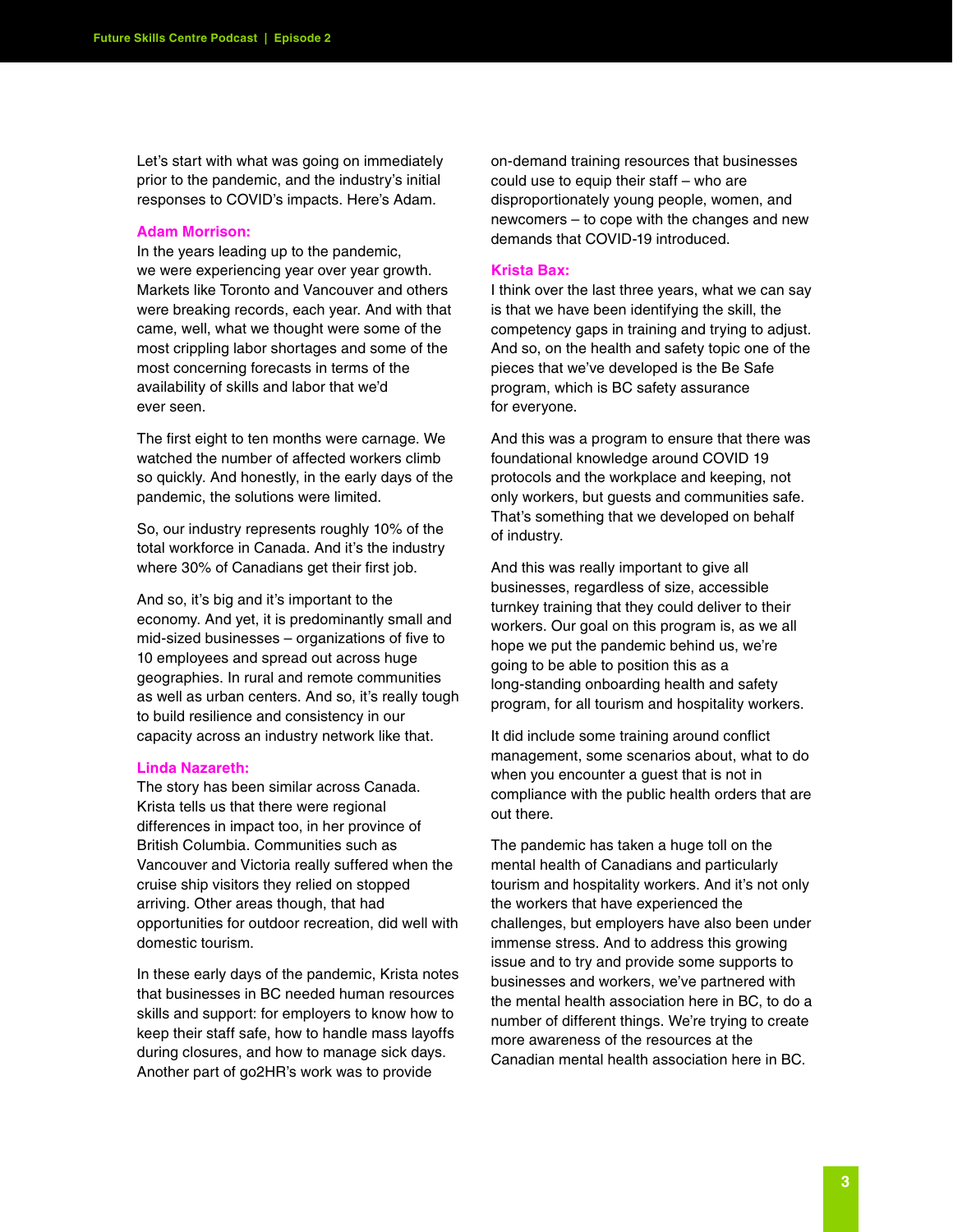The challenge that I see on the training front right now with employers is that they're tapped out. Because of the worker shortage that's there, every additional hour is important in the day. You hear of owners that are doing kitchen prep for their restaurants because they just don't have the staff. They're working under reduced hours, reduced days, reduced menus. And so, when you're trying to encourage and add on training, it's a nice to have, it's a luxury at this point.

#### **Linda Nazareth:**

In other parts of the country, there are similar needs for this type of training. For example, in Manitoba, in addition to continuing to provide standard training for thousands of workers, the Tourism Education Council introduced a course called Clean it Right, that teaches enhanced facility cleaning, and has also been delivered in 8 other provinces and territories. They also led a Handling Difficult Situations course that helps workers learn to cope with conflict around enforcement of mask and vaccine mandates.

Knowing that many workers have moved on, and that COVID-19 (and the associated uncertainties) remain a part of our lives, how are businesses planning to fill these labour shortages and train and retain these individuals? Matt talked to us about how his business is managing this.

## **Matt Pearson:**

Our compensation strategy is where we've started. It's been the priority to reevaluate what we're paying positions to ensure that we're competitive in the market. Trying to offer the right base pay. We've tried things like signing bonuses and end of season bonuses. We've tried to get creative with perks and privileges that we offer as part of our typical employment package. So, compensation has been a real focus. And we've partnered with other resorts in the area to try to be more transparent in terms of what we're paying position versus position. Again, there's some collaboration in our local area. Nobody wants to lead the market, but again, we're just trying to determine what is fair value.

We focus in on our youth population, so from high school up through to the first few years of college or a university. We've really redeveloped our co-op education type programs and partnerships. So, what we've tried to do is bringing people to work in a specific area, we're committed to expanding the different roles and responsibilities that they might hold during the course of that four month or six month or eight-month co-op position. We offer a lot of internal and external training opportunities, so as an example, soft skills, leadership skills. So for that young aspiring worker that wants to move in down the road into a leadership position, we do try to offer some training in those areas.

### **Linda Nazareth:**

This is happening elsewhere too. Adam told us that he sees businesses changing to stay competitive, offering new signing bonuses and other perks in their compensation packages.

And it isn't just about the money. Adam thinks we'll see more effort put into employee development, training programs, and mentorship. It could mean that more employers bring on workers with lower skills and work to bring them up to speed. It can also mean appealing to values that matter to potential employees, making it the type of workplace that they want to be in.

## **Krista Bax:**

We've seen a lot of businesses that are taking on workers and hiring workers that have probably less experience and less skill that they were probably hiring for three years ago. They're willing to invest in bringing this person on, having a bit more supervision, mentorship to get them up to the level that they need them to do the work that they need them to do. And so, even the large employers, or the employers of choice that usually recruitment and retention wasn't an issue, they're not seeing the number of resumes. They're not seeing the number of qualified candidates to pick from. A lot of their workforce is getting recruited and poached away into other industries because they know the good training ground, and the good experience that tourism and hospitality workers acquire.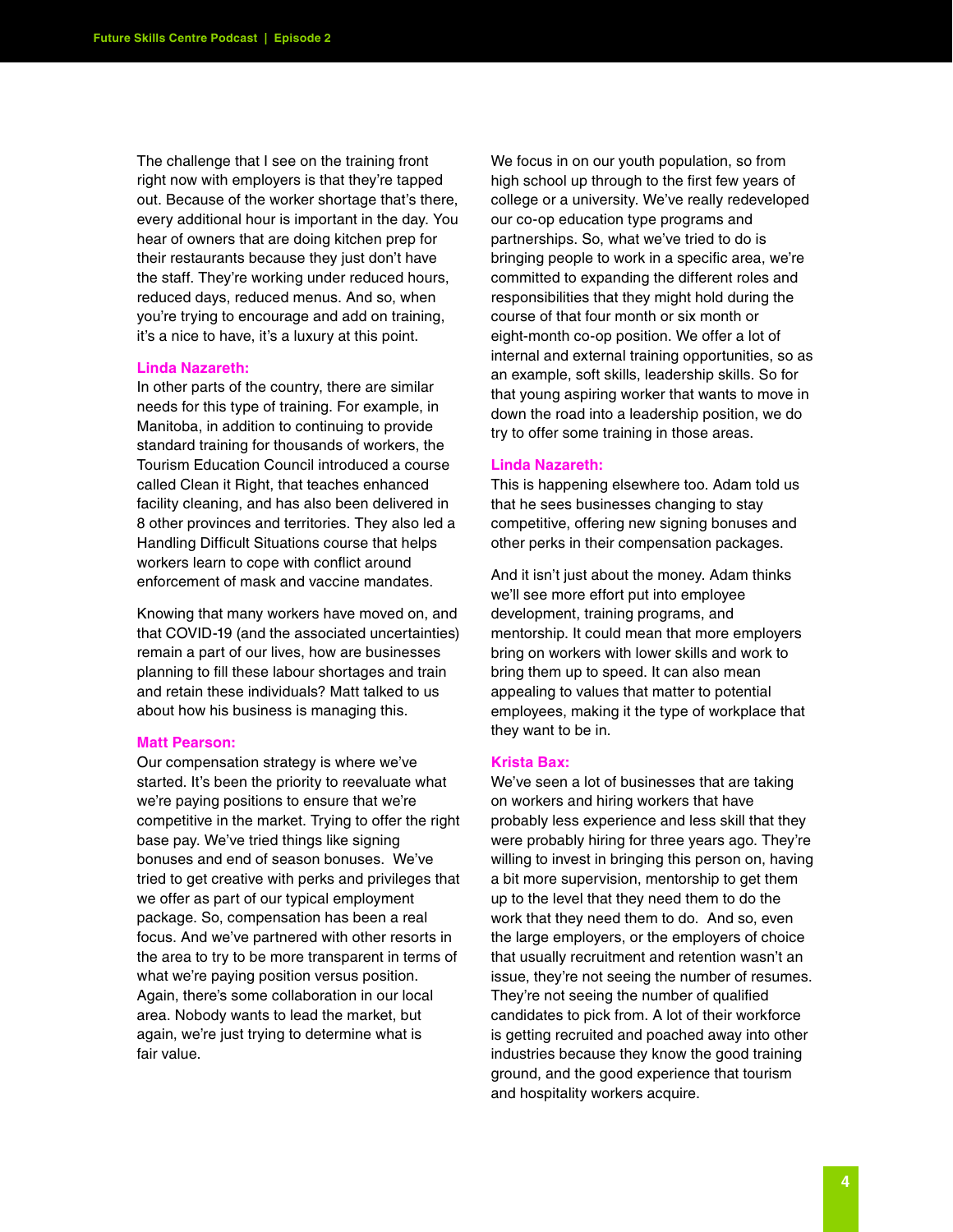When you look at attracting a workforce, workers nowadays have different values. Many value wanting to be part of sustainable solutions for a better climate future, many want to ensure that businesses that they're part of embrace diversity and inclusion, want to make sure the workplace that I'm working for is supporting truth and reconciliation and what are they doing around that? They want to make sure that they're going to be in a safe workplace. And those weren't pieces that we necessarily communicated about five years ago in terms of why you would join tourism and hospitality. There's not just one value, everyone has a different value proposition, and you need to consider that when you're talking to new Canadians about work opportunities, in accommodations and hotels, or restaurants like, how do you speak to the opportunities for the unique audience. How do you encourage, and relate and resonate to secondary and post-secondary students about the great opportunity to get your work experience, build your resume, build your toolbox with a whole bunch of great customer service skills, time management skills, people skills, at the same time as having some very unique experiences?

Students are looking for one thing. International workers are looking for another thing. New Canadians are looking for another opportunity. You have some snowbirds who may be looking for a different opportunity. So really targeting your message and where you're going to find these people, to try and get more out of your efforts.

Some people might want to come in for a couple of years, while they're going to school – that's great. They're going to get some great experience. Some are going to continue to go on. It's not realistic to think that you're trying to convince everyone to start a career and stay in a career for the long-term, that's just not how things work nowadays.

#### **Linda Nazareth:**

We know that many tourism and hospitality enterprises are small businesses. They don't always have the capacity to develop their own training, or the money to invest for employees to do training on work time instead of their regular work duties. They may not have HR departments for recruitment or staff development initiatives.

Adam speaks about one initiative that seeks to band together, to work with each other and with education and employment services, to pool resources to perform some of these functions.

#### **Adam Morrison:**

One of the lessons that we learned very quickly is we have to scale new solutions, that can link businesses to supports, with consistency.

Prior to the pandemic, we had been developing, the Tourism Skills Net Alliance, which is a coalition of industry organizations on both the employer side, the industry side of the equation, as well as on the supply side – so, the education and employment ecosystem. Essentially this model brings together all of the relevant stakeholders within the province.

It's operating in 20 destinations in Ontario, and there's roughly 280 organizations formally partnered, within the Alliance. And what they do is they share resources; they agree on the priorities for the industry on an annual basis. And that helps to direct investments into employment, training, and preparation.

They share a common communications model and common data points so that they can speak with consistency. And they operate in a series of industry clusters in each destination that share resources and best practices across the network. It's been a successful model. The momentum behind it has been phenomenal.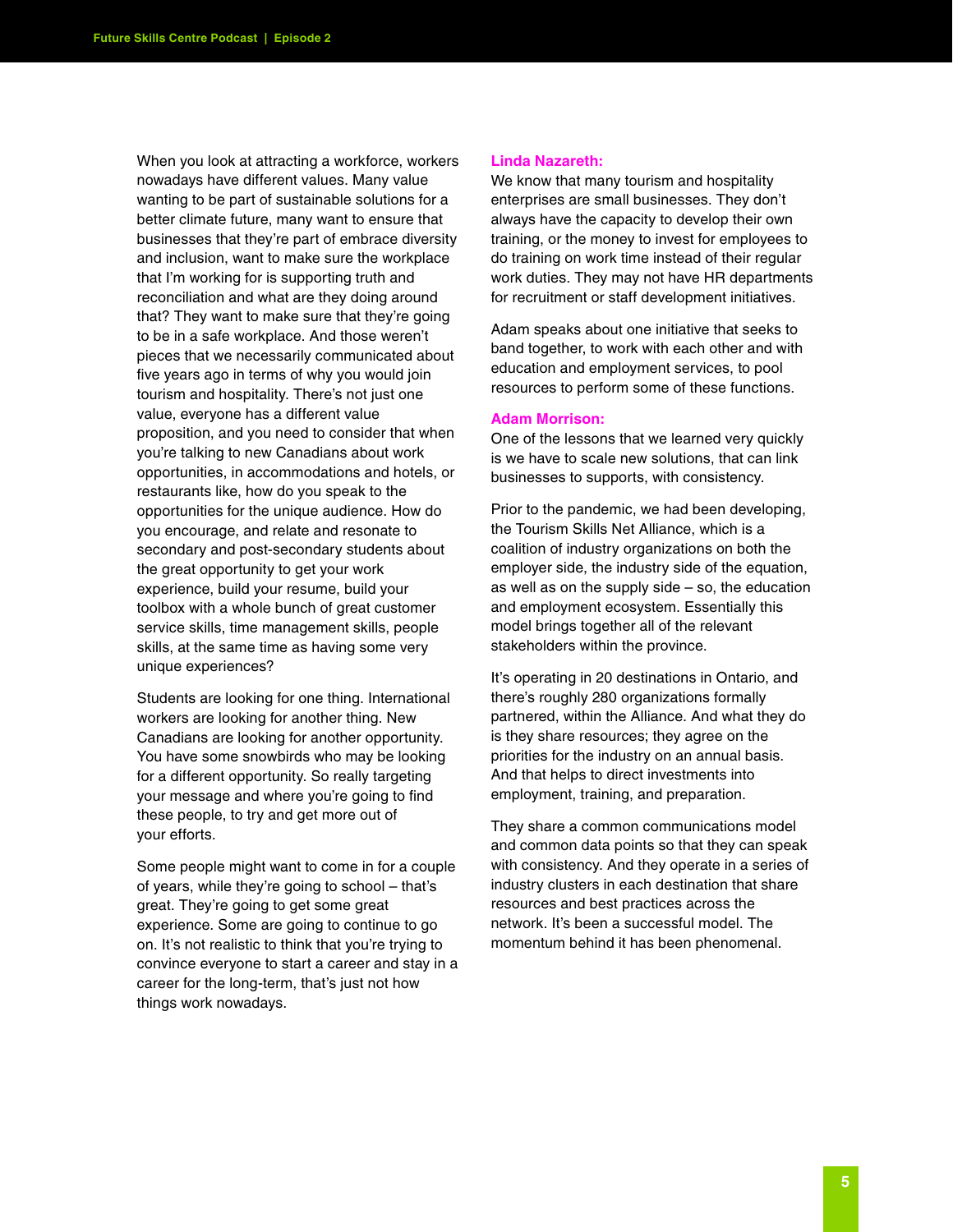But again, it was proven to be insufficient in the face of the kind of disruption that we saw during the pandemic. So, some of the first things that we did to respond, included working with the Future Skill Center to just really do an analysis. What are our gaps? What would we need to invest in to ensure that we could withstand another disruption of this kind?

And so, some of those things were technology to connect the various nodes in that network and ensure that we had, visibility, consistency in the type of service, that we were providing to displaced workers. And then shortly thereafter, to those workers trying to return to the industry.

The next was certainly data and working with the Conference Board and Future Skills Centre to develop much more real-time local data points that businesses could use to plan. I've never heard small businesses so hungry for any form of data and forecasting that they could get their hands on. The Conference Board had long been working with tourism and hospitality and supporting the national labor market forecasting model, which is a five-year projection. We began working with them in leveraging a web scraped data set that OTEC has access to, and really extending that model to the local level. And so, for the first time through this pandemic, we've been able to start offering five-year economic and labor market forecasts to very small markets, and we can update those five-year forecasts quarterly.

And there's a lot of optimism that among small businesses that they're going to be able to leverage much more relevant data going forward as they plan their recovery.

The third was support for businesses. With many of these businesses being five to 10 employees, there isn't an HR department per se.

The budget for consultants to dig into the P and L and study the markets and plan those investments, it's not there. So, we worked with, the University of Guelph's Lang School of Business and developed, some business redesign tools that would enable them to do a

self-assessment of their operations and decide on key adjustments in their business model to respond to the changing market.

Finally, it was a matter of really starting to combine these tools, combine these new resources that we developed in the first year of 2020 into a playbook that we could offer more broadly. And so, in 2021, we began scaling the tourism and hospitality emergency recovery project, with our national industry partners, including Restaurants Canada, Tourism Industry Association of Canada, as well as our provincial partners, like the Tourism Industry Association of Ontario, Ontario restaurants, hotel, and motel association, and corporate partners like Marriott.

While working together, we began scaling these resources, scaling a communications plan to invite people back to the industry and to start working with industry clusters outside of Ontario, to provide this playbook and understand where their gaps lie so that we could collectively, strengthen the industry, in advance of any future disruptions.

### **Linda Nazareth:**

The hospitality and tourism industry is all about people. It needs customers to stay in hotels and eat at restaurants – and workers to provide these services and keep facilities running. With the workforce being such a big part of the hospitality and tourism industry, the COVID-19 pandemic has caused huge disruptions. With continuing uncertainty and less staff there to do the work, industry leaders see an increasing need to think differently about how they can address challenges, attract and retain workers, and make their business a place where people want to work. These workforce strategies can help businesses adapt to future economic shocks.

Particularly if labour shortages spur businesses to hire individuals with less experience, the hospitality and tourism sector is becoming a growing training ground for skills development. Whether it's a teenager looking for their first job or a newcomer to Canada looking for Canadian work experience, workers in this industry can develop valuable, transferable skills such as